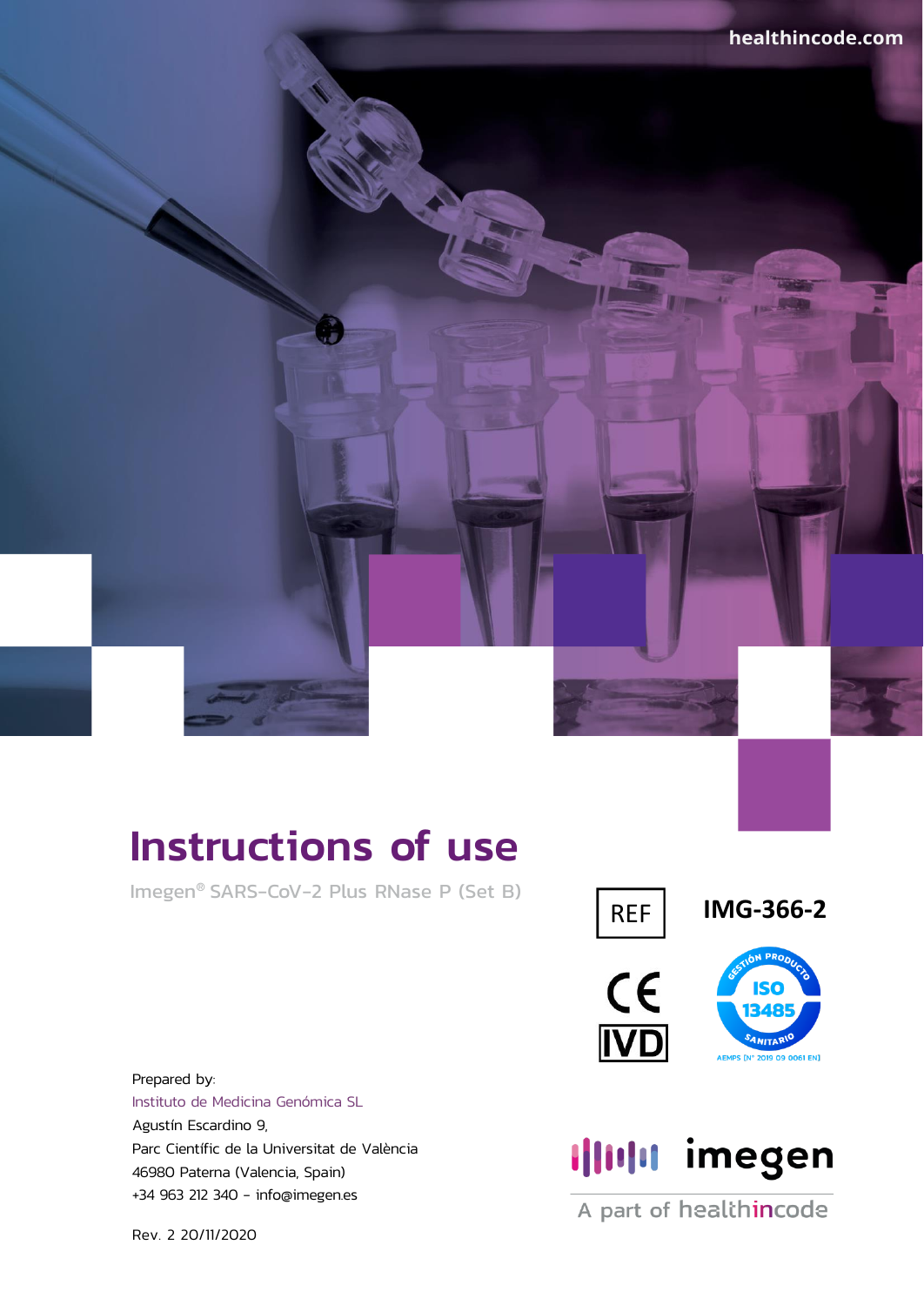

Illilli imegen A part of healthincode

Imegen guarantees that its products are free of defects, both in materials and workmanship.

This guarantee is valid until the expiration date, provided the storage conditions specified in this manual are maintained.

Our products are intended for *in vitro* diagnostic use. Imegen provides no guarantee, whether explicit or implicit, that extends beyond the proper functioning of the components of this kit. Imegen's sole obligation, in relation to the aforementioned guarantees, shall be to either replace the product or reimburse the cost of it, per the client's preference, provided that materials or workmanship are found to be defective. Imegen is not liable for any cost or expense, direct or indirect, or damage or harm incurred by the customer or user as a result of improper use of the product.

All Imegen products are subjected to rigorous quality control. The Imegen<sup>®</sup> SARS-CoV-2 Plus RNaseP (Set B) kit has passed all internal validation tests, thus guaranteeing the reliability and reproducibility of each assay.

If you have any questions about the use of this product or its protocols, feel free to contact our Technical Department:

Telephone: +34 963 212 340

E-mail: tech.support@imegen.es

\* imegen® is a registered trademark of Medicina Genómica, Spain, a member of the Health in Code group

| Amendments to the Instructions for Use (IFU) |                                                                 |  |  |  |
|----------------------------------------------|-----------------------------------------------------------------|--|--|--|
|                                              | Version   Amendment: Validation with CFX96 Real-time PCR Cycler |  |  |  |
| O <sub>2</sub>                               | (BioRad)                                                        |  |  |  |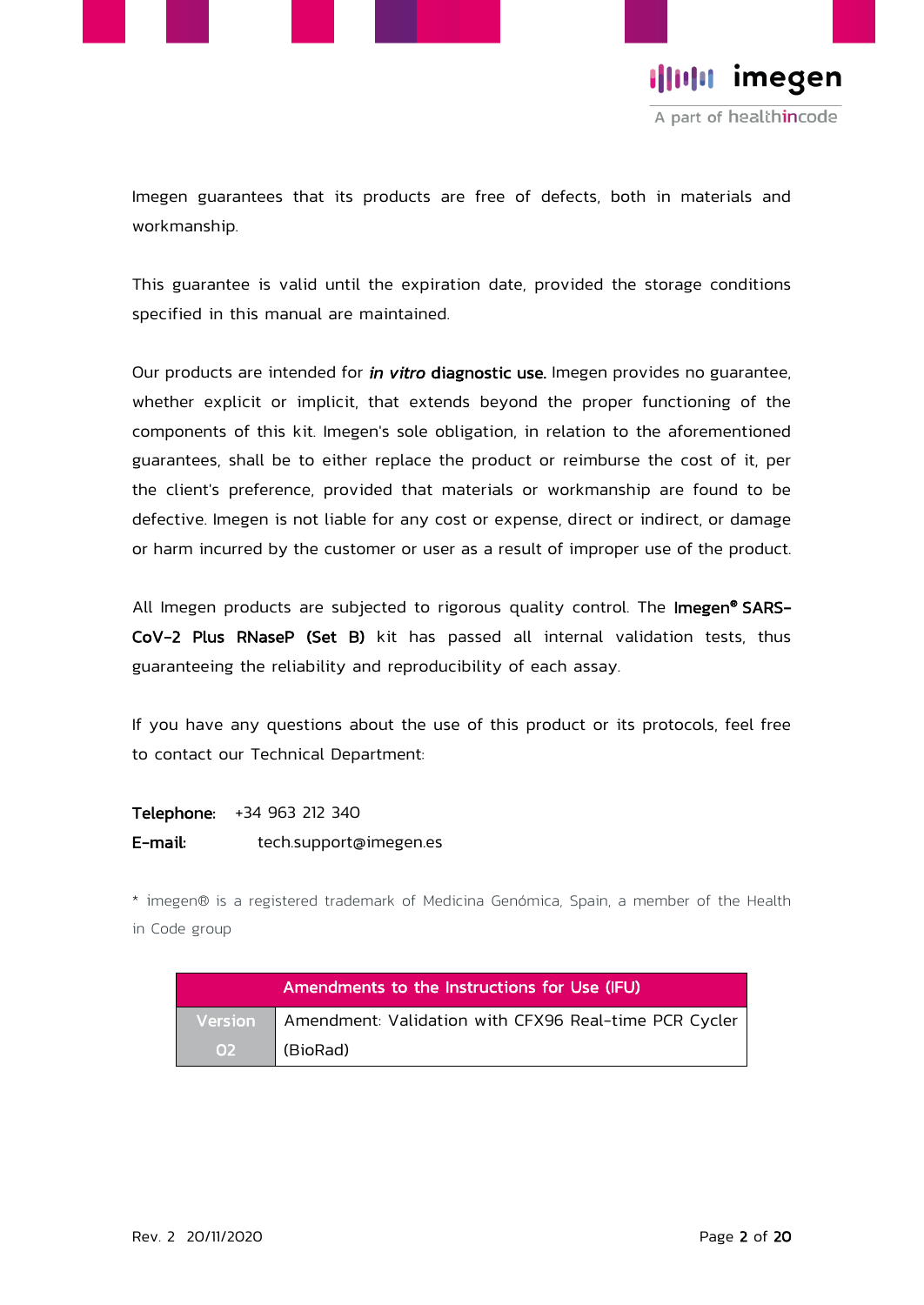I|IIIII imegen A part of healthincode

## Index

| $\mathbf{1}$    |      |  |  |  |  |  |
|-----------------|------|--|--|--|--|--|
| 2               |      |  |  |  |  |  |
| 3               |      |  |  |  |  |  |
| 4               |      |  |  |  |  |  |
| 5               |      |  |  |  |  |  |
| 6               |      |  |  |  |  |  |
| 7               |      |  |  |  |  |  |
| 8               |      |  |  |  |  |  |
| 8.1             |      |  |  |  |  |  |
|                 | 8.2  |  |  |  |  |  |
| 9               |      |  |  |  |  |  |
| 9.1             |      |  |  |  |  |  |
| 10 <sup>°</sup> |      |  |  |  |  |  |
| 11              |      |  |  |  |  |  |
|                 | 11.1 |  |  |  |  |  |
|                 | 11.2 |  |  |  |  |  |
|                 | 11.3 |  |  |  |  |  |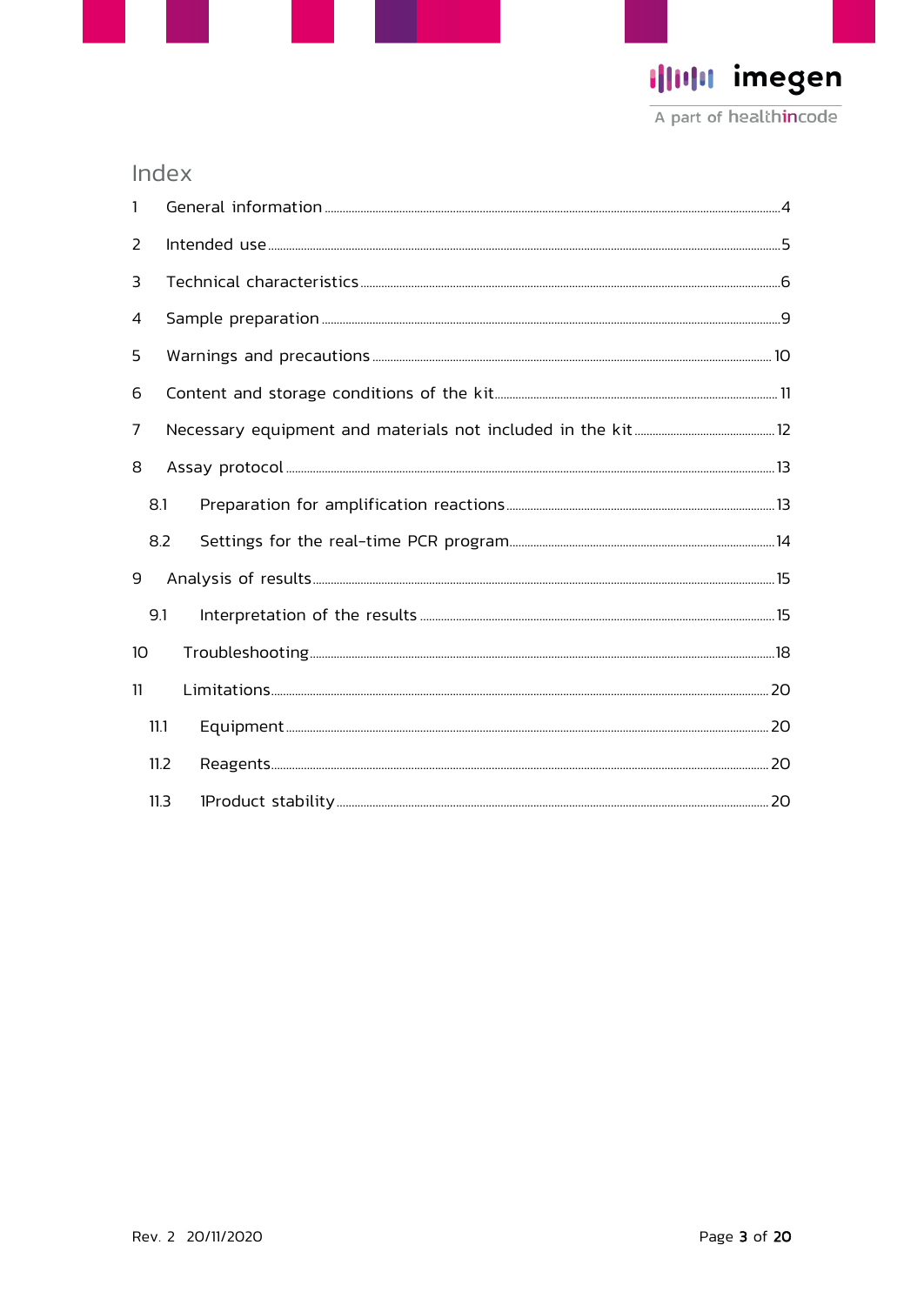



## <span id="page-3-0"></span>1 General information

SARS-CoV-2 is a new betacoronavirus that had been unknown until the outbreak of respiratory diseases—including atypical pneumonia—that started in late December 2019 in Wuhan, China.

The newly identified coronavirus is similar to some types of coronavirus previously found in bats, but it is different from SARS-CoV and MERS-CoV.

The genome of the newly discovered CoV consists of a positive-sense singlestranded RNA of approximately 30k nucleotides. Its genome organization is similar to that of other coronaviruses. It has been recently sequenced and contains the open reading frames (ORFs) common to all betacoronaviruses:

- **.** The ORF1ab gene, which encodes most of the enzymatic proteins
- **·** The spike glycoprotein gene (S)
- **·** The small envelope protein gene (E)
- **•** The matrix protein gene (M)
- **·** The nucleocapsid protein gene (N)
- **·** The gene that encodes non-structural proteins

Among the main priorities to ensure public health is the choice of the diagnostic *gold standard technique*. Detection by reverse transcription real-time PCR (rRT-PCR) has been proven before by public health laboratories during public health emergencies.

#### References

- **•** Shu, Y., McCauley, J. (2017) GISAID: Global initiative on sharing all influenza data from vision to reality EuroSurveillance, 22(13) doi:10.2807/1560-7917.ES.2017.22.13.30494 PMCID: PMC5388101 Web: [www.gisaid.org](http://www.gisaid.org/)
- Corman VM, et al. Detection of 2019 novel coronavirus (2019-nCoV) by real-time RT-PCR. Euro Surveillance 2020; 25: 2000045. Web: [www.eurosurveillance.org](http://www.eurosurveillance.org/)
- Procedure for action against cases of infection with the new coronavirus (SARS-CoV-2). Web: [www.mscbs.gob.es](http://www.mscbs.gob.es/)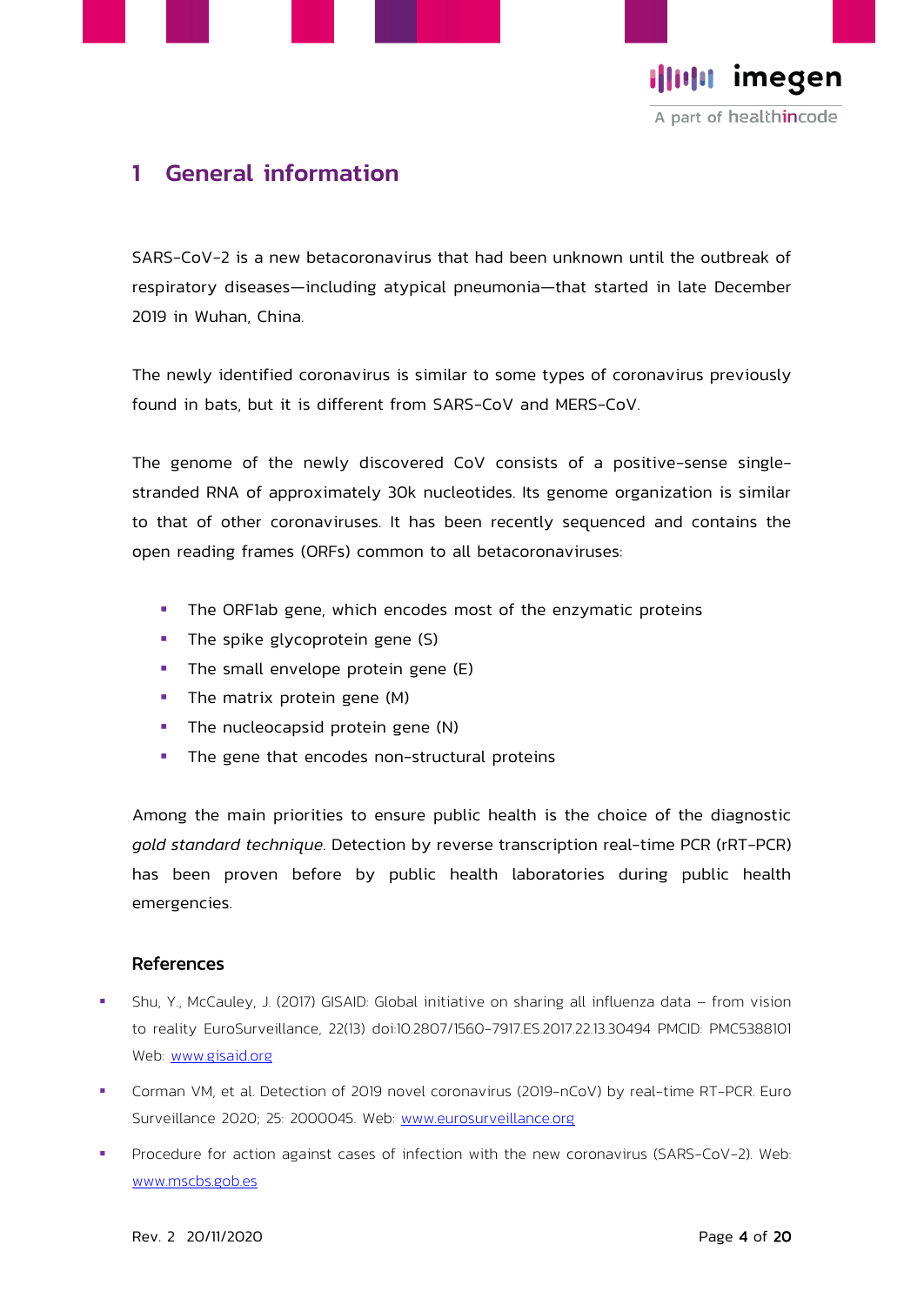



## <span id="page-4-0"></span>2 Intended use

In accordance with technical guidelines developed by the World Health Organization for the detection of SARS-CoV-2, the Imegen SARS-CoV-2 Plus RNaseP (Set B) kit detects 3 specific targets in genes common to all betacoronaviruses:

- **. The ORF1ab gene**, which encodes most of the enzymatic proteins
- **· The S gene**, which encodes the spike glycoprotein
- **· The E gene**, which encodes the small envelope protein

Likewise, the kit includes as an endogenous positive control a system that detects the human RNaseP ribozyme.

This test enables reverse transcription (RT) of viral RNA and real-time detection via PCR (qPCR) of the target genes through a one-step RT-qPCR, using a combination of multiplexed oligonucleotides and fluorescent hydrolysis probes (FAM and VIC).

The results obtained from this test can be used to confirm the patient's diagnosis. This test is not optimal for the study of the SARS and MERS coronaviruses.

The Imegen SARS-CoV-2 Plus RNaseP (Set A) kit can be used for *in vitro* diagnosis, and it is aimed at professionals in the virology and molecular biology sectors.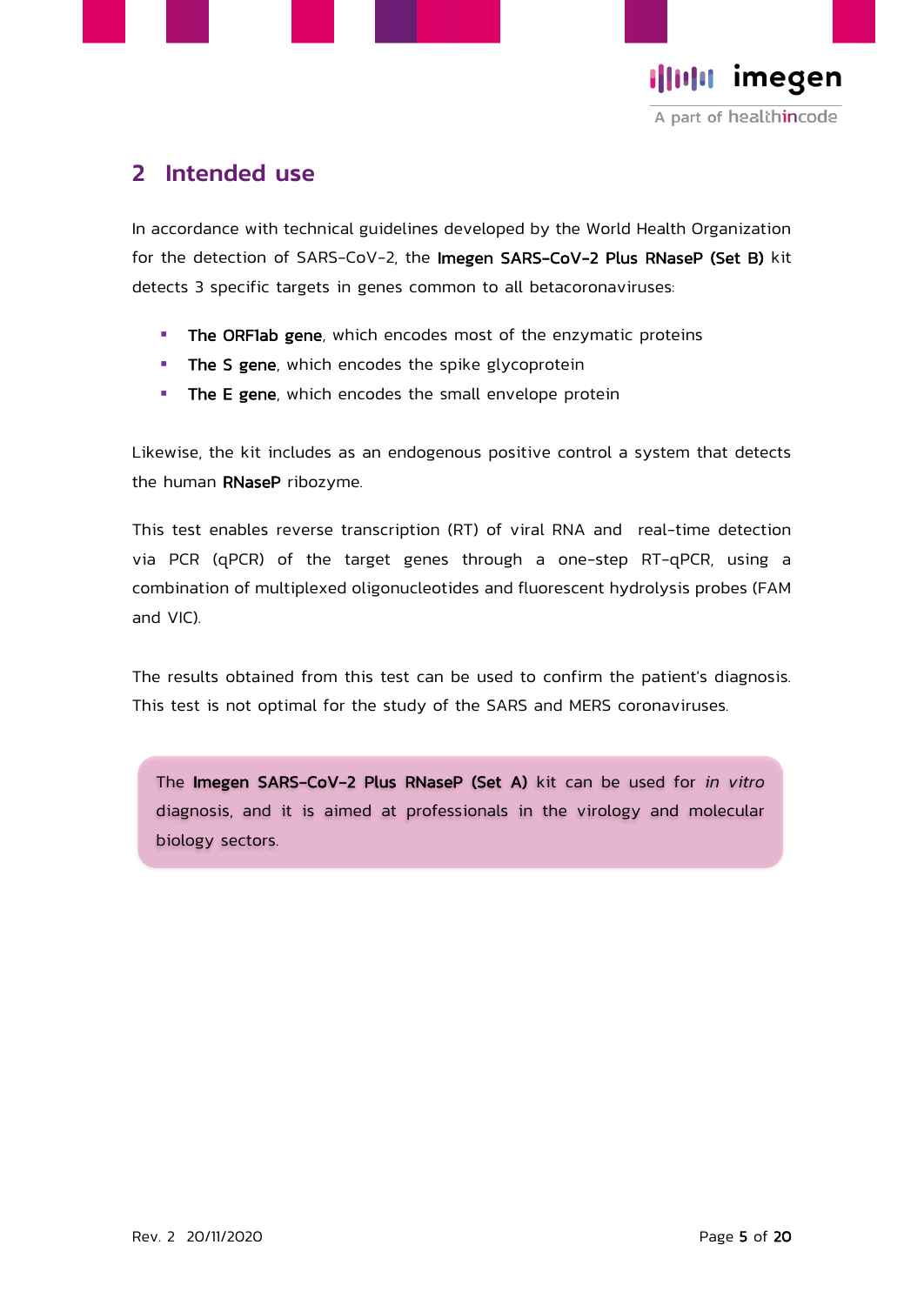



## <span id="page-5-0"></span>3 Technical characteristics

The Imegen SARS Cov-2 Plus RNaseP (Set B) kit enables the detection of SARS-CoV-2 in previously purified RNA samples.

- **E** Sample type: RNA extracted from nasopharyngeal cotton swabs, bronchoalveolar lavage, sputum, or any other respiratory sample.
- **E** Sample quantity: 6 µL RNA
- **· Inclusivity**: 100% for genomes reported in GISAID (31.07.2020)
- **EXPECTE:** Specificity (Cross-reactivity): 100% (Human SARS and MERS cases will test negative)
- **Test time** (rRT-PCR): 1h 15 min
- Four specific targets detected in 1 amplification mix:

| <b>Fluorophores</b> | Mix 1         |
|---------------------|---------------|
| <b>FAM</b>          | <b>ORF1ab</b> |
| <b>VIC</b>          |               |
| Cv5                 | F             |
| TexasRed            | RNase P       |

#### *In silico* validation

The amplification systems have been designed using 4,115 SARS-CoV-2 genomes deposited in the database of viral sequences commissioned by the Global Initiative on Sharing All Influenza Data (GISAID).



*Figure 1. Graphic of 4,115 genomes analyzed between Feb 2020 and July 2020.*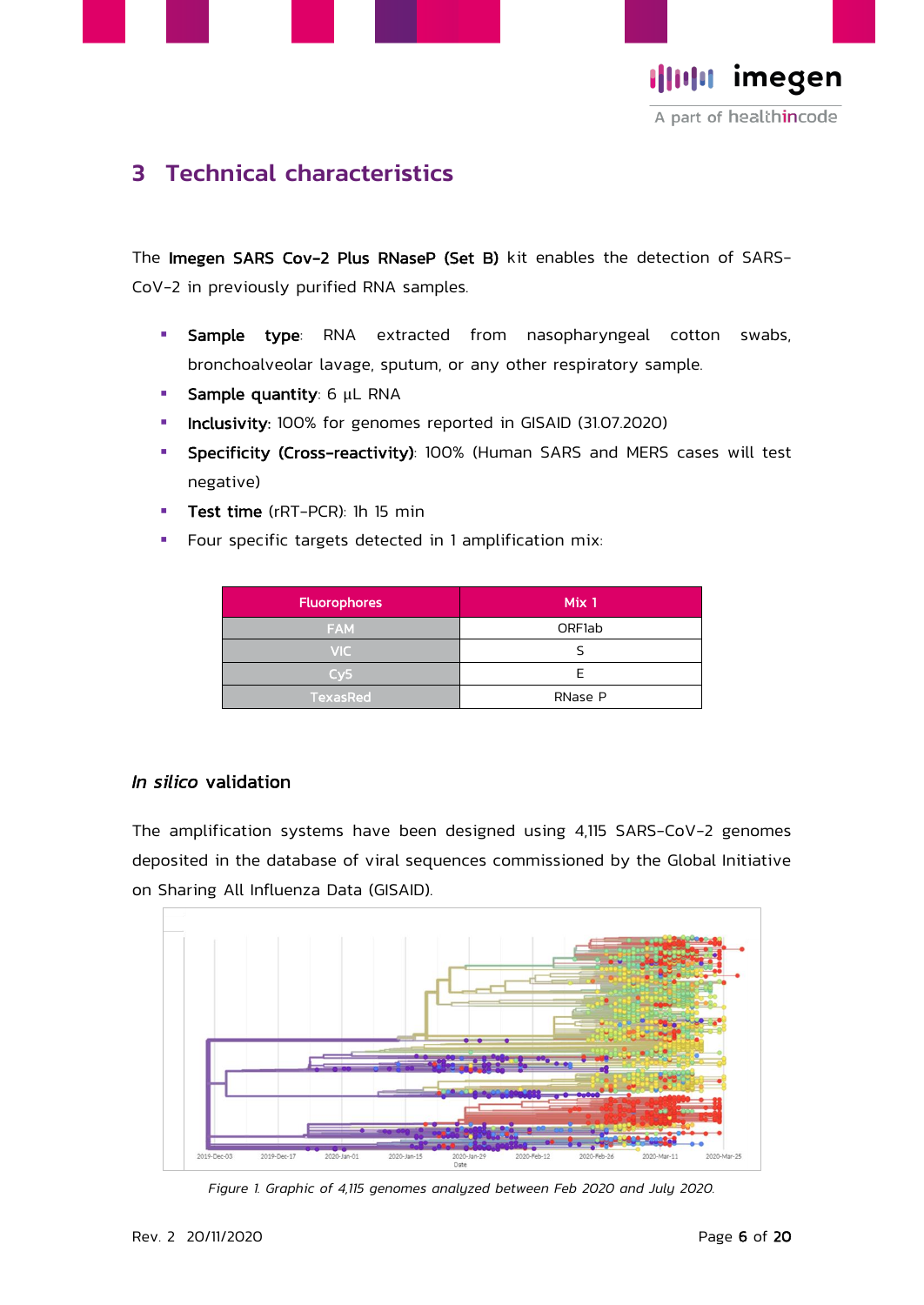

#### Sensitivity

The designs of the S, ORF1ab, and E genes were done using bioinformatics tools and existing genome information in the GISAID database, where all genetic variants are shown and classified according to the country, region, and host they were detected in. The design of oligonucleotides and hydrolysis probes allows for the detection of all genomic variants identified until 31/07/2020.



*Figure 2. Representation of the genetic variants in the ORF1ab gene (nucleotides 266-21555). The Imegen SARS-CoV-2 Plus RNaseP (Set B) system allows for the detection of the ORF1ab gene in all known betacoronavirus strains (SARS-CoV-2, 4,115 genomes). The position of the variants (EVENTS) in nucleotides (NT) is according to the reference genome of SARS-CoV-2 (Wuhan-Hu-1, GenBank MN908947).*



*Figure 3. Representation of the genetic variants in the S gene (nucleotides 21563-25384). The Imegen SARS-CoV-2 Plus RNaseP (Set B) system allows for the detection of the S gene in all known betacoronavirus strains (SARS-CoV-2, 4,115 genomes).* 



*Figure 4. Representation of the genetic variants in the E gene (nucleotides 26245-26472). The Imegen SARS-CoV-2 Plus RNaseP (Set B) system allows for the detection of the E gene in all known betacoronavirus strains (SARS-CoV-2, 4,115 genomes).*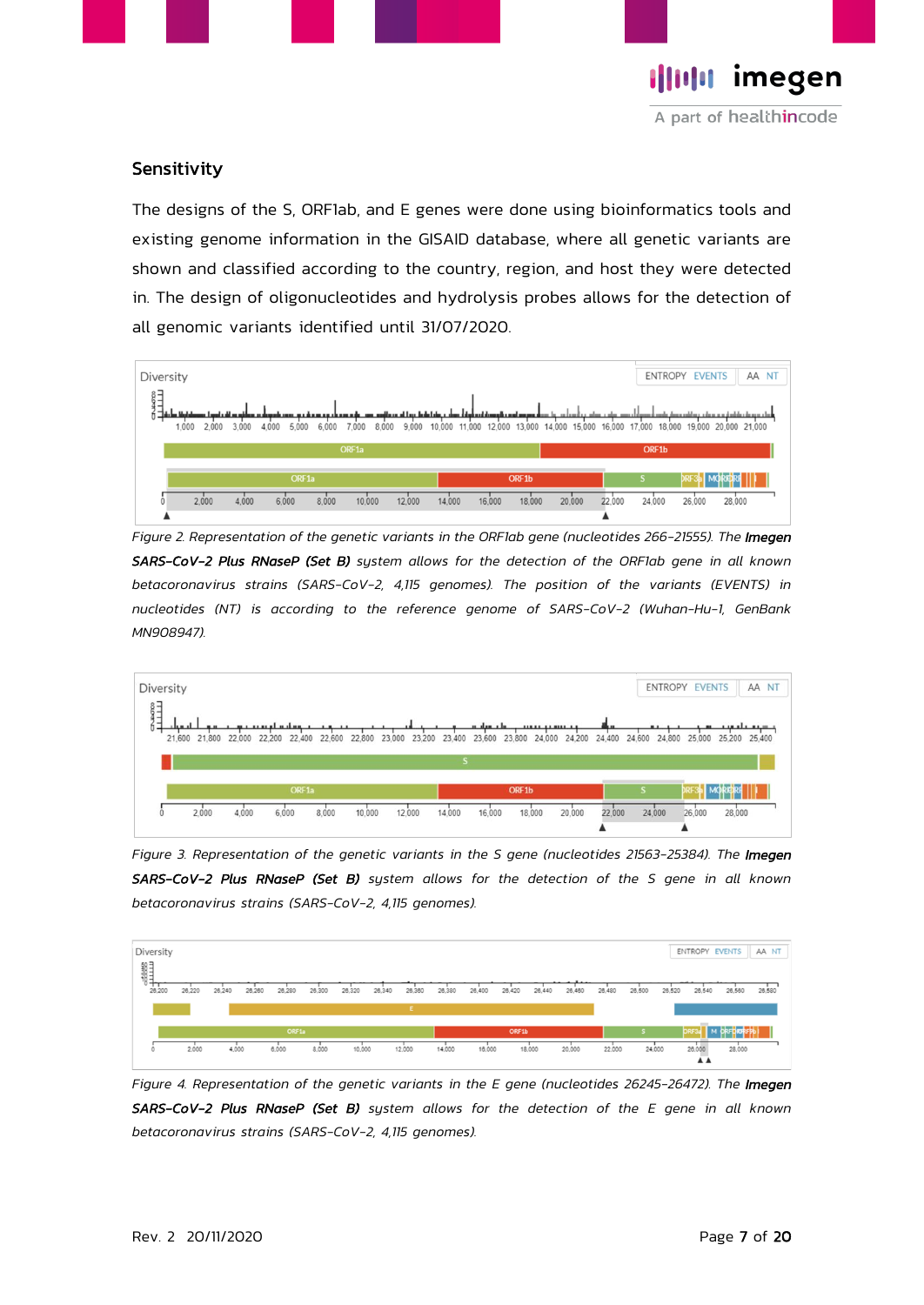

**Illulu** imegen A part of healthincode

The RNaseP system is used as a human endogenous control to confirm the integrity of the RNA sample.

#### **Specificity**

The genome sequences suggest the presence of a virus associated with severe acute respiratory syndrome (SARS) that is closely related to the members of a viral species called CoV, a species defined by the agent of the 2002/03 outbreak of SARS in humans. Because of this, each system's specificity has been evaluated to confirm its analytical specificity via BLAST in the NCBI and GISAID public databases.

The Imegen-SARS-CoV-2 Plus RNaseP (Set B) detection systems show partial similarity with bat betacoronavirus, but not with human SARS or MERS, which confirms the specificity of the systems for the new betacoronavirus, SARS-CoV-2.

#### Analytical validation

The kit has been validated for samples from nasopharyngeal cotton swabs, bronchoalveolar lavages, and sputum from patients diagnosed via a commercial diagnosis kit. In addition, a control of the complete SARS-CoV-2 genome (Twist) has been included, together with certified synthetic vectors (GenScript) that contain the targets of interest. This vector is included in the kit and its use as a positive control to verify the correct functioning of the PCR is recommended. A complete validation process assures a sensitive and specific diagnostic method.

Imegen is a biotechnology company certified to the UNE EN ISO 13485:2018 Sanitary products norm by AEMPS (Agencia Española del Medicamento y Producto Sanitario) for the design, development, fabrication, and commercialization of genetic analysis kits for *in vitro* diagnosis and for the development of software for bioinformatics analysis of genetic data.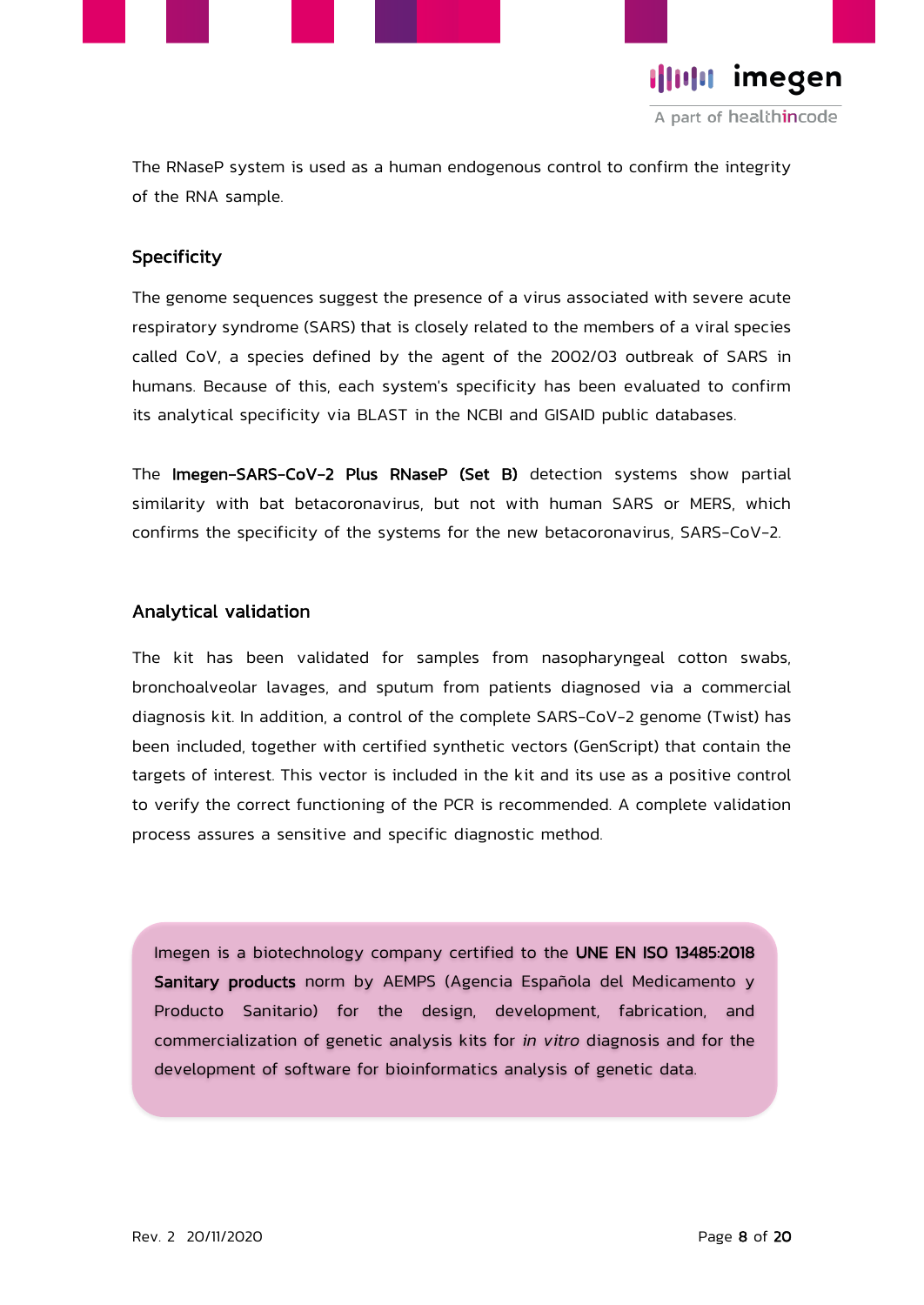



## <span id="page-8-0"></span>4 Sample preparation

Below we highlight some of the most important requisites for the collection, preparation, and submission of the sample. For more information, review the procedure for action against cases of infection by the new SARS-CoV-2 coronavirus by the Spanish Ministry of Health (Ministerio de Salud) and Instituto de Salud Carlos III.

- 1. Sample type: Sputum, bronchoalveolar lavage of the lower respiratory tract, or nasopharyngeal and oropharyngeal cotton swabs taken simultaneously from the upper respiratory tract.
- 2. Sample collection: The sample collector must use an N96 or equivalent respirator and gloves. It is recommended to indicate sample type and the time the sample was taken.
- 3. Preparation for sample transport: Always use triple packaging, checking the tightness of each layer to prevent leakage during transport. Temperatures during transport must be maintained below 4ºC.
- 4. Sample storage prior to transport: If it is not possible to send the sample to the analysis laboratory within 72h of its collection, we recommend that the sample be stored at -80ºC and transported on dry ice whenever possible.
- 5. Extraction of viral RNA: Use an adequate viral RNA extraction method, be it manual or automated. It is recommended to thoroughly clean the surfaces and work equipment in order to eliminate nucleases (Rnase) before initiating the extraction protocol. Depending on the extraction method, the yield and pureness of the extracted RNA may differ. As an automated extraction method, the MagNA Pure Compact System with the corresponding MagNA Pure Compact Nucleic Acid Isolation Kit (Roche) has been used successfully.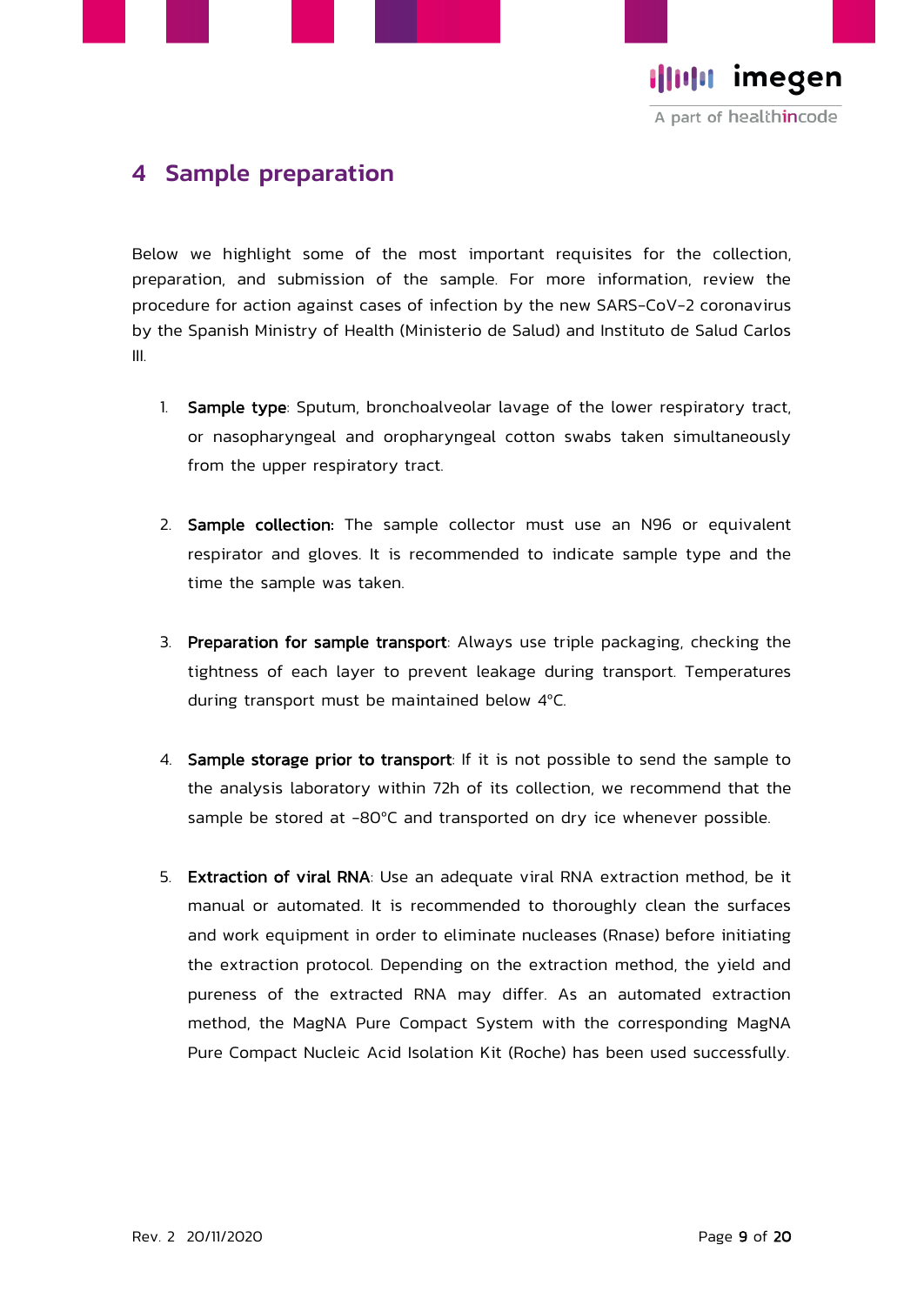



## <span id="page-9-0"></span>5 Warnings and precautions

- 1. It is recommended to strictly follow the instructions in this manual, especially regarding the handling and storage conditions of the reagents.
- 2. Do not mouth-pipette.
- 3. Do not smoke, eat, drink, or apply cosmetics in areas where kits and samples are handled.
- 4. Any cuts, abrasions, and other skin injuries must be properly protected.
- 5. Do not pour the remains of reagents down the drain. It is recommended to use waste containers established by the legal norm and manage their treatment through an authorized waste management facility.
- 6. In the case of an accidental spill of any of the reagents, avoid contact with the skin, eyes, and mucose mebranes and rinse with a large amount of water.
- 7. Safety data-sheets (MSDS) of all dangerous substances contained in this kit are available on request.
- 8. This product requires the manipulation of samples and materials of human origin. It is recommended to consider all materials of human origin as potentially infectious and to manipulate them according to level 2 of the OSHA norm on biosafety and bloodborne pathogens or other practices related to biosafety of materials that contain or are suspected to contain infectious agents.
- 9. The reagents included in this kit are not toxic, explosive, infectious, radioactive, magnetic, corrosive, or environmental biological pollutants.
- 10. This kit has been validated with specific equipment and under specific conditions that could noticeably vary among laboratories. Therefore, it is recommended that each laboratory verify compliance with the technical specifications of the manufacturer when the kit is to be used for the first time.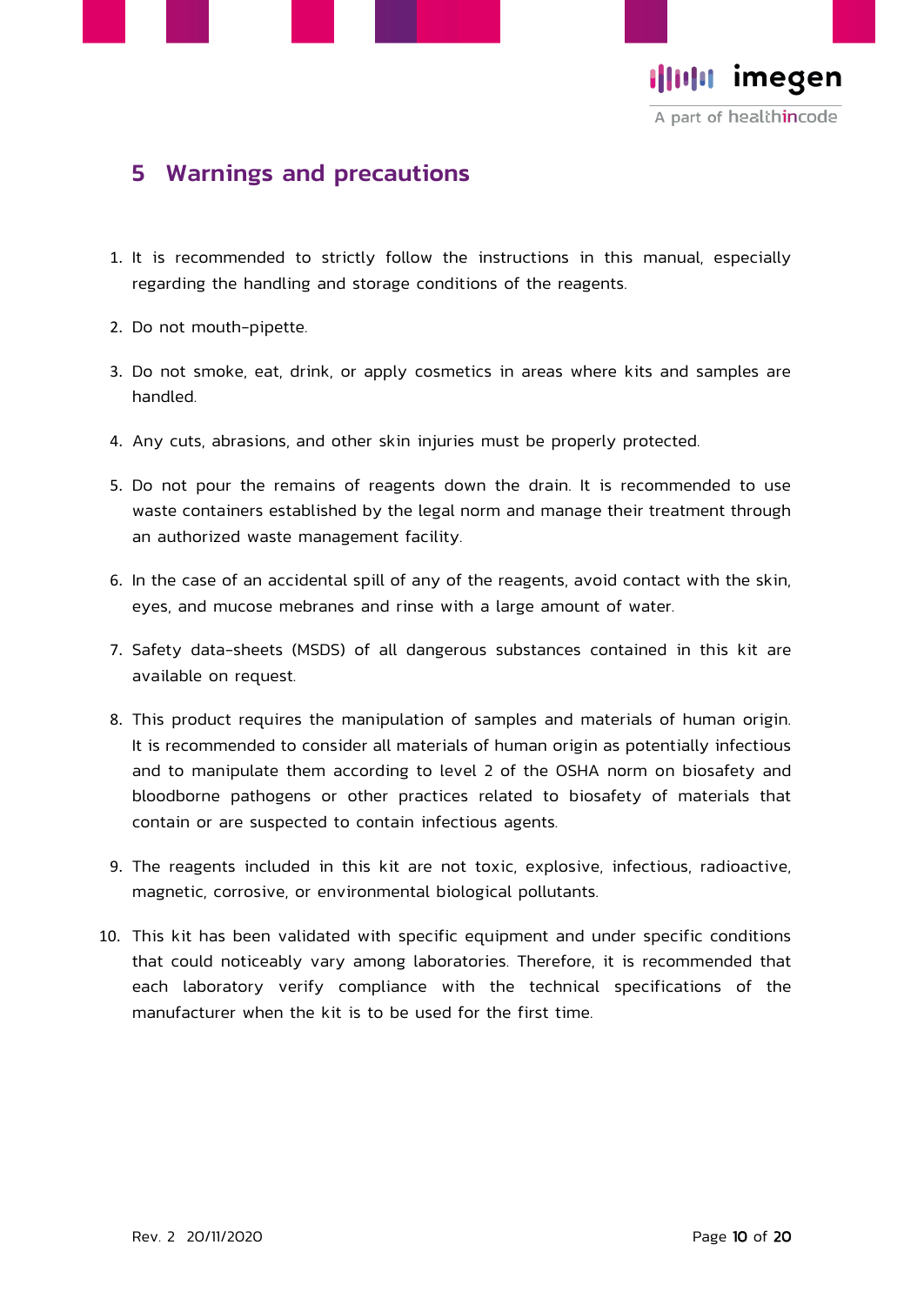



## <span id="page-10-0"></span>6 Content and storage conditions of the kit

The kit contains the necessary reagents to carry out 96 RT-qPCR reactions with each specific Master Mix:

- **E** SARS-CoV-2 Plus Master Mix : It contains the oligonucleotides and hydrolysis probes to carry out the amplification of the virus-specific ORF1ab system (FAM), gene S (VIC), gene E (Cy5) and the human endogenous control RNase P (TexasRed).
- **RT-PCR Master Mix:** PCR Master Mix with the nucleotides, MgCI<sub>2</sub>, real-time PCR enzyme, and buffer necessary to carry out the real-time PCR.
- **RTase:** Reverse transcriptase enzyme to carry out RNA reverse transcription to complementary DNA (cDNA).
- **· Positive control:** Positive control with the target sequences for the amplification of the S gene, the E gene, the ORF1ab gene, and the RNase P gene.

| <b>Reagents</b>                   | Color      | Quantity    | <b>Conservation</b> |
|-----------------------------------|------------|-------------|---------------------|
| <b>SARS-CoV-2 Plus Master Mix</b> | Red cap    | 915 $\mu$ l | $-20^{\circ}$ C     |
| <b>RT-PCR Master Mix</b>          | White cap  | 385 µl      | $-20^{\circ}$ C     |
| RTase                             | Yellow cap | 48 µl       | $-20^{\circ}$ C     |
| Positive control                  | Green cap  | $60 \mu l$  | $-20^{\circ}$ C     |

*Table 1. Components of the Imegen SARS-CoV-2 Plus RNase P (Set B).*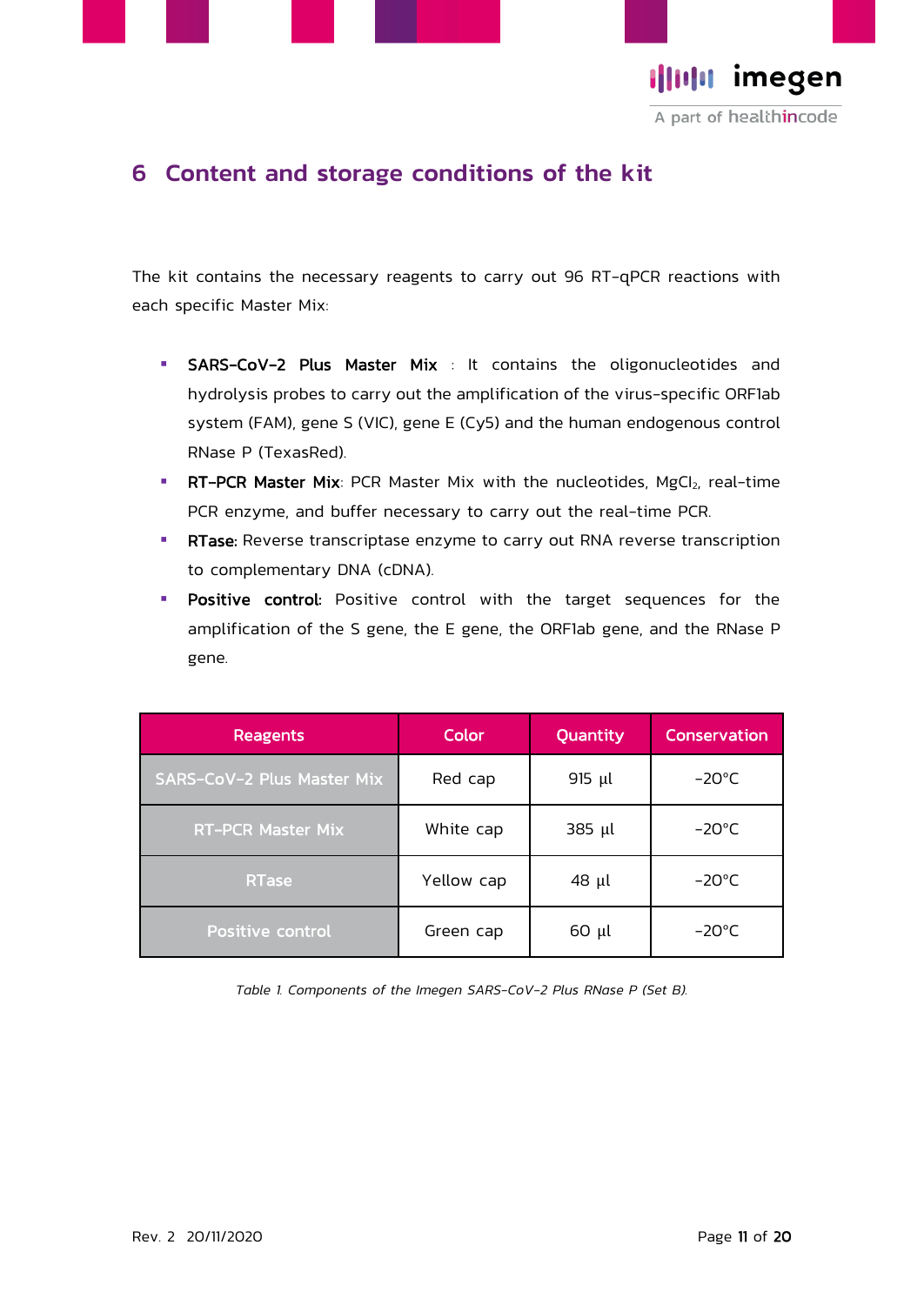



## <span id="page-11-0"></span>7 Necessary equipment and materials not included in the kit

#### Equipment:

- Real-time PCR thermal cycler able to detect FAM, VIC, Cy5 and TexasRed fluorophores
- 10 µL, 20 µL, and 200 µL micropipettes
- Vortex mixer
- Centrifuge

#### Reagents:

- Viral RNA/total RNA extraction kit
- Nuclease-free water

#### Materials:

- Optical 96-well plates or 0.2 ml optical tubes
- Optical consumables compatible with the real-time PCR thermal cycler
- **Filter pipette tips (10**  $\mu$ **L, 20**  $\mu$ **L, and 200**  $\mu$ **L)**
- Sterile 1.5 ml tubes
- Latex gloves
- Surface decontaminant products such as "RNAse away"
- Material necessary for nucleic acid extraction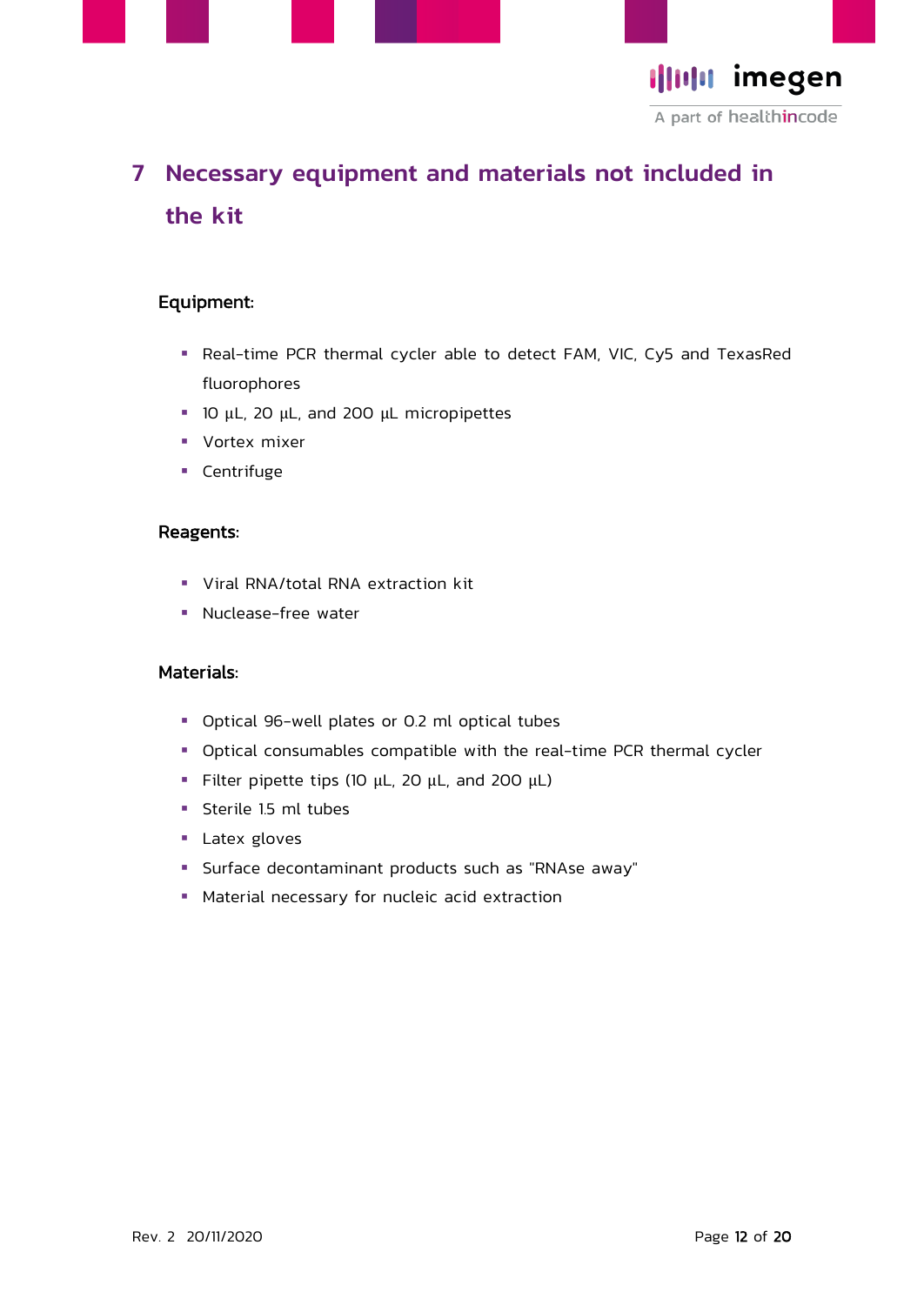



## <span id="page-12-0"></span>8 Assay protocol

### <span id="page-12-1"></span>8.1 Preparation for amplification reactions

- 1. Thaw all kit reagents and RNA samples at room temperature and keep on ice once thawed.
- 2. Shake each reagent on a vortex mixer and keep cold.
- 3. Prepare the PCR mix as specified below using a 1.5 ml tube:

| Reagents                   | Quantity per sample or control |
|----------------------------|--------------------------------|
| SARS-CoV-2 Plus Master Mix | 9.5 $\mu$ L                    |
| RTase                      | $0.5 \mu L$                    |
| RT-PCR Master Mix          | 4 $\mu$ L                      |

*NOTE: To estimate the necessary amount of reagents according to the number of samples*  and controls that will be simultaneously analyzed in each run, we recommend either including one extra reaction in the calculations or increasing the volume of each reagent by *10%.*

- 4. Mix the reagents by pipetting several times, spin the PCR mixes, and dispense 14 µL into each well of the optical plate.
- 5. Once PCR mixes have been dispensed, add the following to the corresponding wells:
	- 6 µL RNA samples
	- 6 µL positive control
	- 6 µL of nuclease-free water (negative control for PCR)

*NOTE: It is recommended to add one negative PCR control per master mix to rule out reagent contamination, as well as one positive control per master mix to ensure the correct functioning of the PCR reaction.*

6. Place the tubes or plates into the real-time PCR thermal cycler and configure settings for the amplification program as indicated in the next section.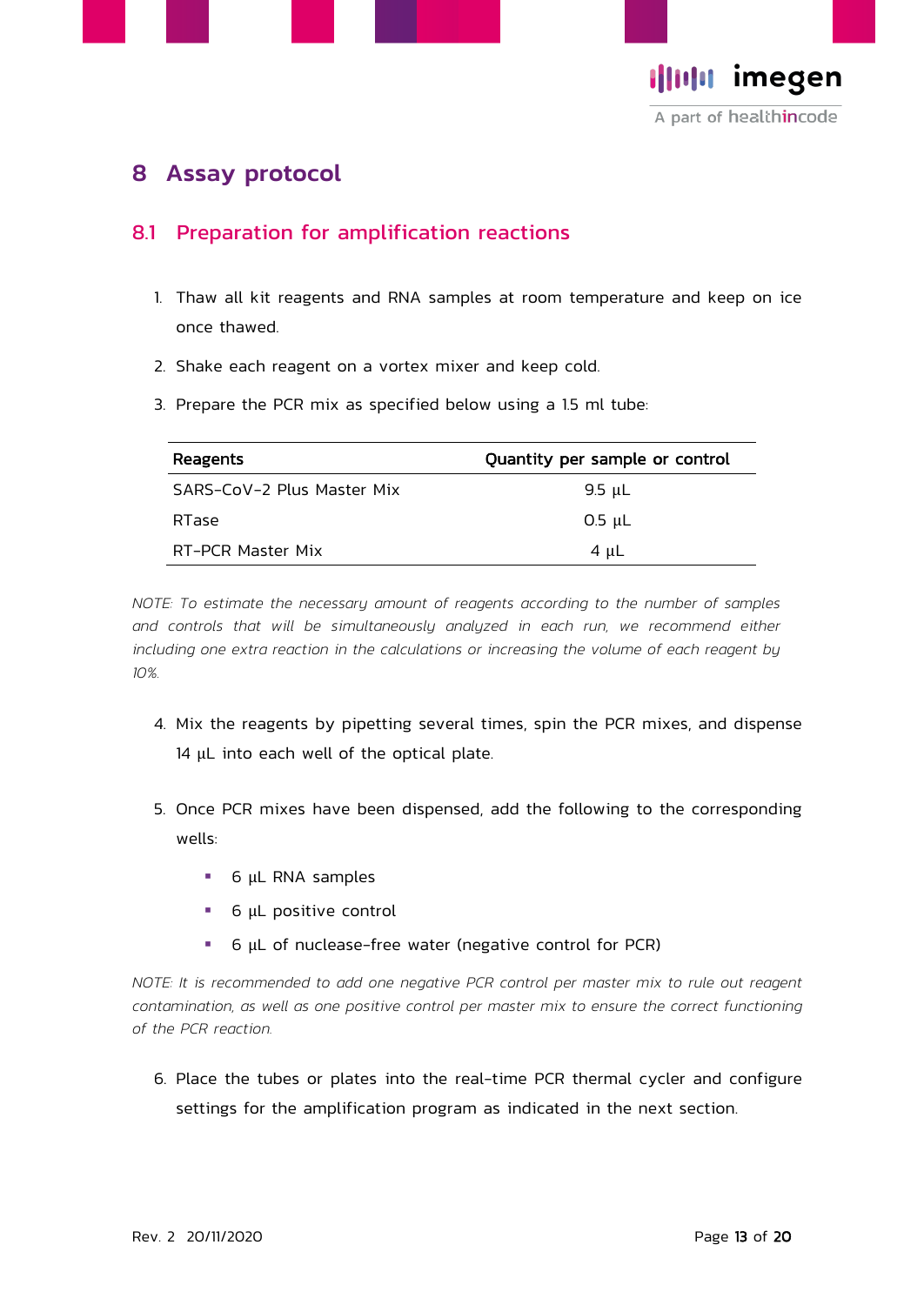



## <span id="page-13-0"></span>8.2 Settings for the real-time PCR program

**·** Fluorophores of hydrolysis probes:

| Probe          | <b>Emitter</b>  | Genotyping           | Quencher    |
|----------------|-----------------|----------------------|-------------|
| <b>ORFlab</b>  | <b>FAM</b>      | Gene ORFlab          | MGB         |
| E.             | Cy <sub>5</sub> | Gene E               | BHQ2 (None) |
| IS,            | <b>VIC</b>      | Gene S               | MGB         |
| <b>RNase P</b> | TexasRed        | Gene RNase P (Human) | BHQ2 (None) |

*Table 2. Information about hydrolysis probes*

**RT-PCR program:** 

#### AriaMx (Agilent):

**·** Tipo de experimento: Quantitave PCR - Fluorescence Probe

#### CFX96 Touch Real-time PCR System (BioRad)

- Cq Determination mode: Single Threshold
- Data Analysis: Quantification

Configure PCR settings as per the optimum program  $(1)$  indicated below:

| Stage                       | No. of cycles | <b>Temperature</b> | Time                    |
|-----------------------------|---------------|--------------------|-------------------------|
| Reverse transcription       |               | $48^{\circ}$ C     | 15 minutes              |
| <b>Enzymatic activation</b> |               | 95°C               | 10 minutes              |
| <b>PCR</b>                  |               | $95^{\circ}$ C     | 5 seconds               |
| Denaturation, annealing,    | 40            | $58^{\circ}$ C     | 15 seconds              |
| and extension               |               | 68°C               | 15 seconds $\mathbf{u}$ |

*Table 3. Optimum PCR program for the AriaMx and CFX96 Real-time PCR Systems.*

- (1) Fluorescence acquisition
- [2] In the event that other thermal cycler models are available, please see chapter 11: Limitations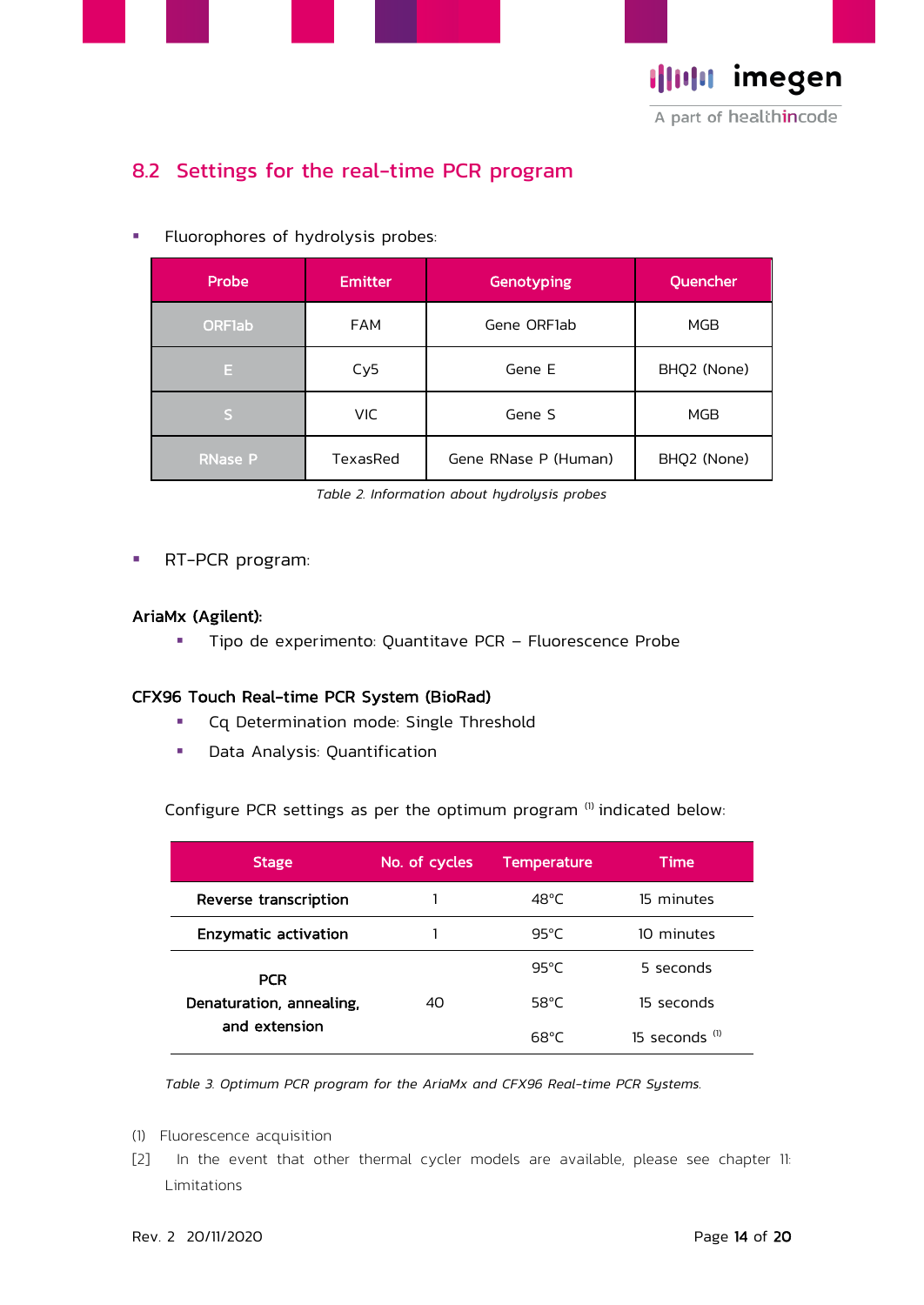

## <span id="page-14-0"></span>9 Analysis of results

The following recommendations should be followed to ensure an accurate analysis of results:

- Make sure that no amplification occurred in negative PCR controls, either in the fluorescence channels (FAM, VIC, Cy5, TexasRed). If amplification is detected in a negative control, it is recommended to repeat the assay to rule out accidental contamination.
- Make sure that amplification occurred in positive controls for all targets.
- **■** Make sure that amplification of the endogenous human RNase P gene occurred in all analyzed samples. A lack of amplification may indicate low RNA quality in the sample and will therefore invalidate any resulting conclusions.
- **•** The specific software for the real-time PCR thermal cycler employed must be used to analyze samples. It is recommended to use the Auto Baseline and the **Auto Threshold** in the analysis setting.

Analytical parameters are based on positive and negative controls. If an abnormal signal is observed, the value can be adjusted manually consulting the manufacturer's manual for real-time PCR system.

#### <span id="page-14-1"></span>9.1 Interpretation of the results

Below are the possible results obtained using the Imegen SARS-CoV-2 Plus RNaseP (Set B).

| Target E, S, ORF1ab | <b>SARS-CoV-2 Results</b> |
|---------------------|---------------------------|
| Ct < 38             | Positive $(+)$            |
| $38 \le Ct < 40$    | Inconclusive              |
| $Ct = Undetermined$ | Negative $(-)$            |

1. Verify the Ct values obtained for each sample.

*Table 5. Classification of results according to Ct values.*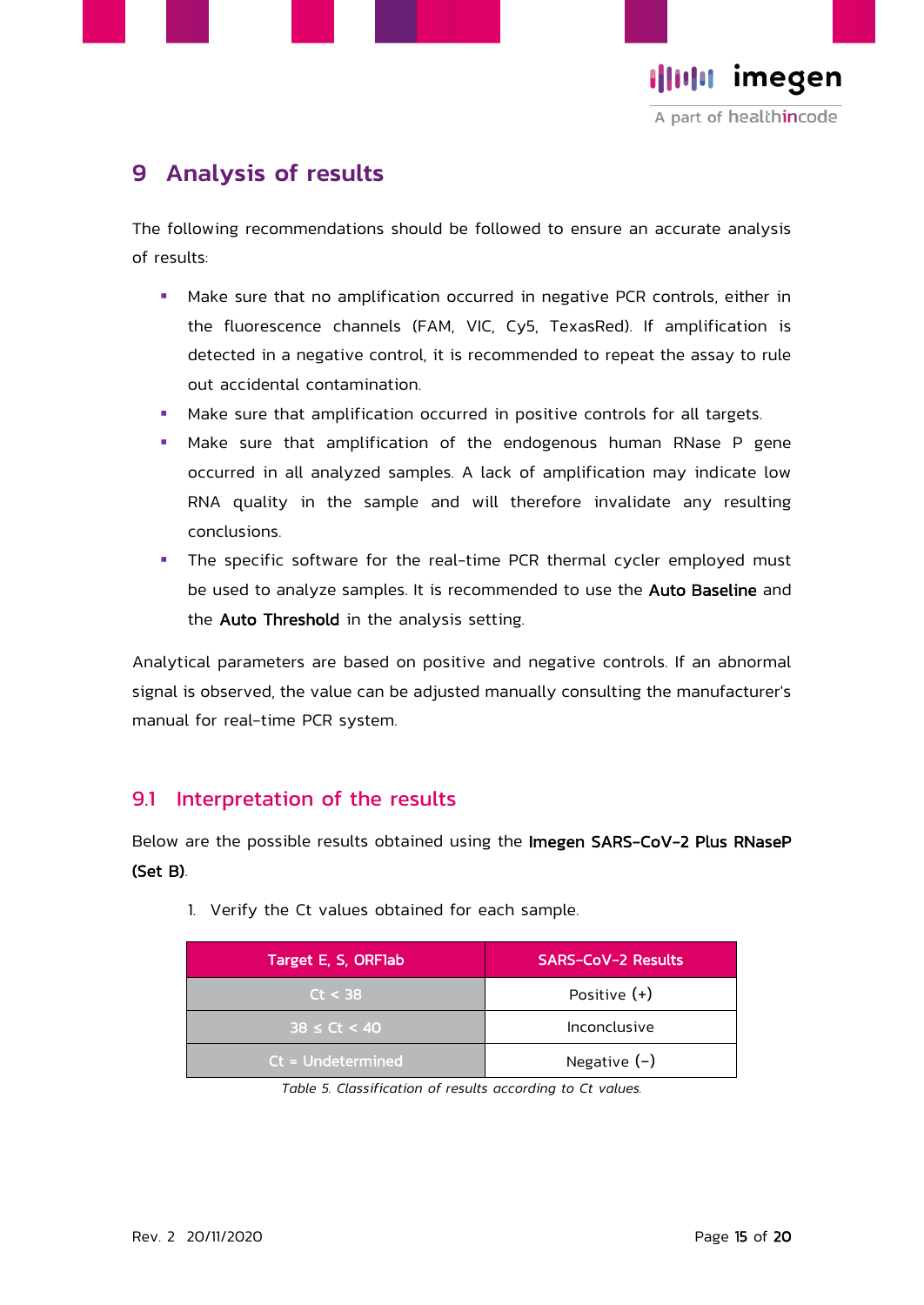

| <b>ORF1ab</b>                                                            | S | E.              | <b>RNase P</b>  | <b>Status</b>                                                           | <b>Result</b>                                        | <b>Action</b>                                                                                                                                                                                                                                                              |
|--------------------------------------------------------------------------|---|-----------------|-----------------|-------------------------------------------------------------------------|------------------------------------------------------|----------------------------------------------------------------------------------------------------------------------------------------------------------------------------------------------------------------------------------------------------------------------------|
|                                                                          |   |                 | Ct < 37         | Valid                                                                   | SARS-CoV-2<br>Negative                               | If the patient has<br>symptoms, consider<br>testing other<br>respiratory virus.                                                                                                                                                                                            |
| Two or more SARS-CoV-2<br>positive targets                               |   | Any Ct<br>value | Valid           | SARS-CoV-2<br>Positive                                                  | Report the results to<br>the healthcare<br>provider. |                                                                                                                                                                                                                                                                            |
|                                                                          |   | ┿               | Any Ct<br>value | Valid                                                                   | Betacoronavirus<br>Positive                          | Report the results to<br>the healthcare<br>provider. Consider<br>testing other<br>respiratory virus.                                                                                                                                                                       |
| Only one SARS-CoV-2<br>positive target                                   |   |                 | Any Ct<br>value | Valid                                                                   | SARS-CoV-2<br>Inconclusive                           | Repeat the test. If the<br>repeated test remains<br>inconclusive, additional                                                                                                                                                                                               |
| Inconclusive SARS-CoV-2<br>targets in the absence of<br>positive targets |   | Any Ct<br>value | Valid           | confirmation testing<br>should be conducted if<br>clinically indicated. |                                                      |                                                                                                                                                                                                                                                                            |
|                                                                          |   |                 | $Ct \geq 37$    | Invalid                                                                 | <b>NA</b>                                            | The absence of RNase<br>P could suggest that<br>the quantity or quality<br>of the RNA sample is<br>compromised.<br>Repeat the test. If the<br>repeated test remains<br>inconclusive, additional<br>confirmation testing<br>should be conducted if<br>clinically indicated. |

2. Interpret the results of each sample by following the following recommendations:

*Table 6. Interpretation of results of SARS-CoV-2 Plus RNaseP (Set B).* 

Below are some examples of how some results obtained using the Imegen® SARS-CoV-2 Plus RNaseP (Set B) kit are displayed. NEGATIVE CONTROL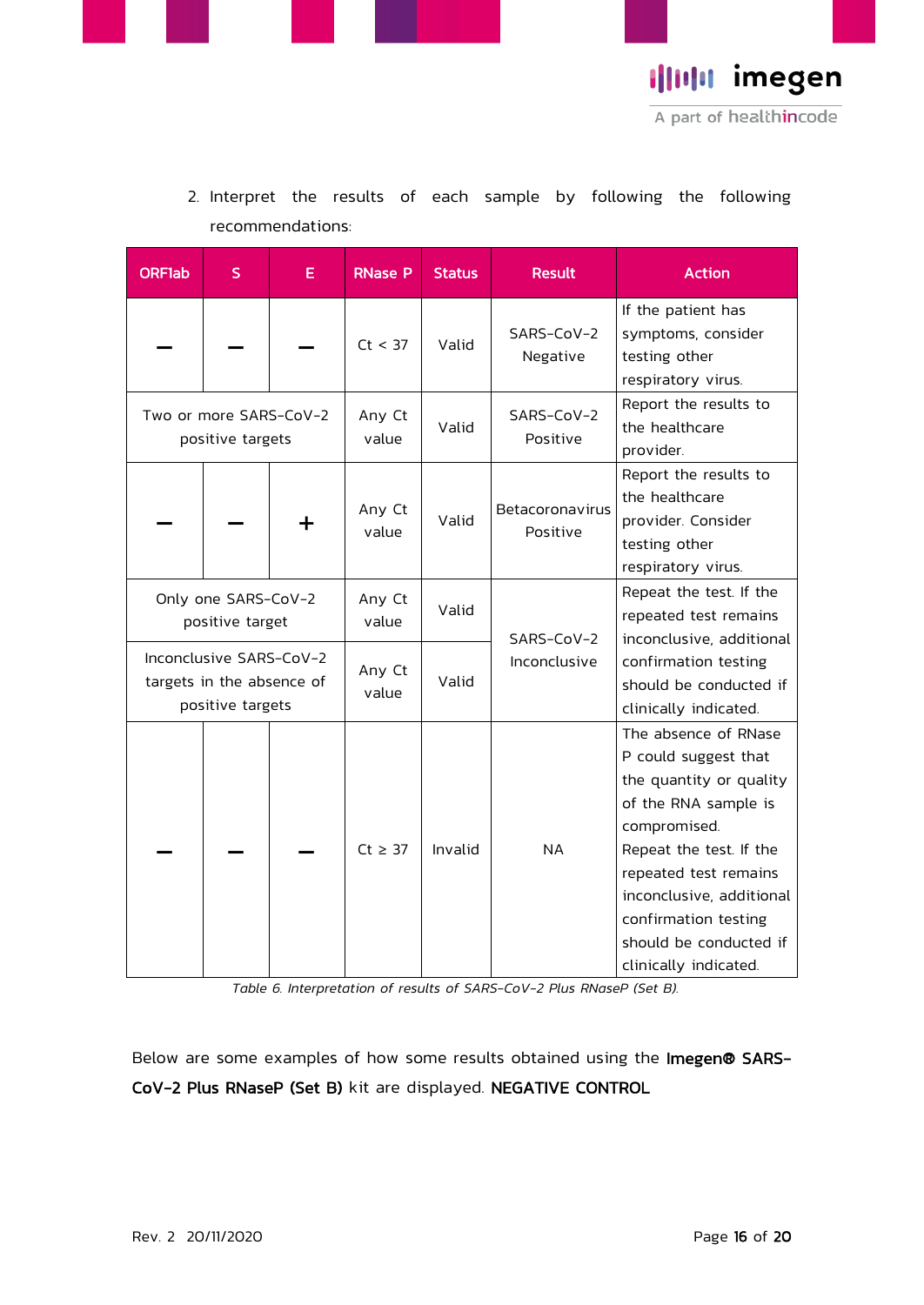



A part of healthincode



*Figure 5. Expected result for negative PCR controls. No amplification signal is observed in any fluorescence channel.*



*Figure 6. Result obtained from the positive control with SARS-CoV-2 Plus RNase P. Amplification of the virus-specific ORF1ab gene (FAM) is shown in orange, the S gene (VIC) shown in blue, the E gene (Cy5) shown in pink and the internal positive control RNase P gene (TexasRed) is shown in purple.*



*Figure 7. Result obtained from a negative SARS-CoV-2 sample. Amplification of the human endogenous RNase P gene (TexasRed) is shown in purple.*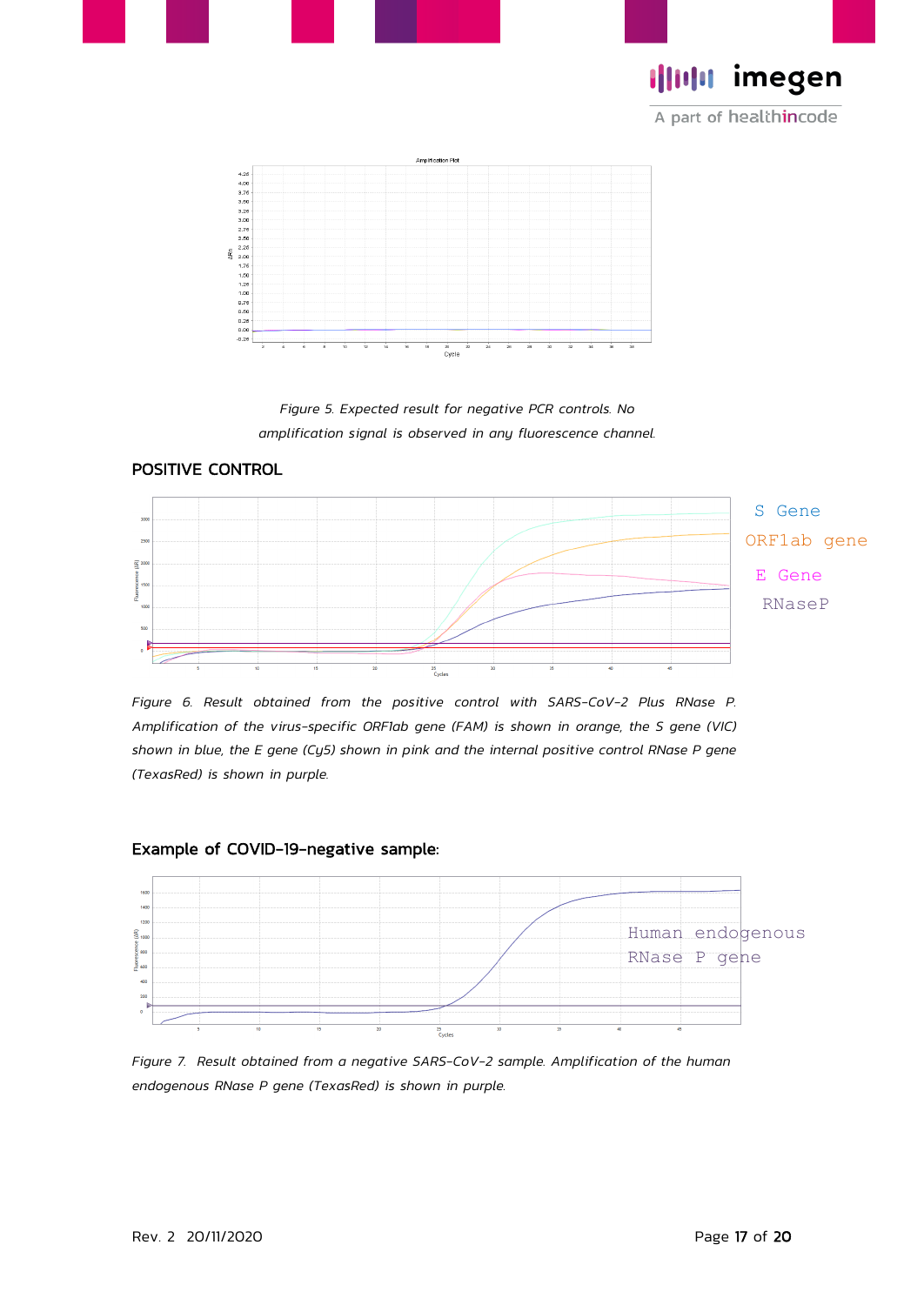**I|IIIII imegen** 

A part of healthincode

#### Example of COVID-19-positive sample:



*Figure 8. Result obtained from a positive sample. Amplification of the specific ORF1ab gene (FAM) is shown in orange, the S gene in blue (VIC), and the E gene (Cy5) in pink. The human endogenous gene is not detected when a high viral load is present in the sample.*

<span id="page-17-0"></span>Conclusion: Presence of COVID-19 due to the detection of two or more specific targets.

## 10 Troubleshooting

The following table shows results that may be obtained while using positive controls, negative controls, and viral RNA samples. If an unexpected result is obtained, the interpretation of the result and the most likely reason for the result are given in the following table:

| Control                             | <b>RNase P</b> | S, E, ORFlab<br>targets | Result / Interpretation                                                          |  |  |
|-------------------------------------|----------------|-------------------------|----------------------------------------------------------------------------------|--|--|
| Positive                            | $+$            | $+$                     | Expected result                                                                  |  |  |
| control                             |                |                         | PCR failure <sup>1</sup>                                                         |  |  |
| <b>RNA</b><br>sample                | $+$            | $+$                     |                                                                                  |  |  |
|                                     | $+$            |                         | Expected result                                                                  |  |  |
|                                     |                |                         | RNA samples failed to amplify 2                                                  |  |  |
| <b>Negative</b><br>control<br>(NTC) |                |                         | Expected result                                                                  |  |  |
|                                     | $\ddot{}$      | ٠                       | Contamination from positive samples or positive<br>control material <sup>3</sup> |  |  |

*Table 7. Interpretation of possible results from Imegen-SARS-CoV-2 Plus RNaseP (Set B).*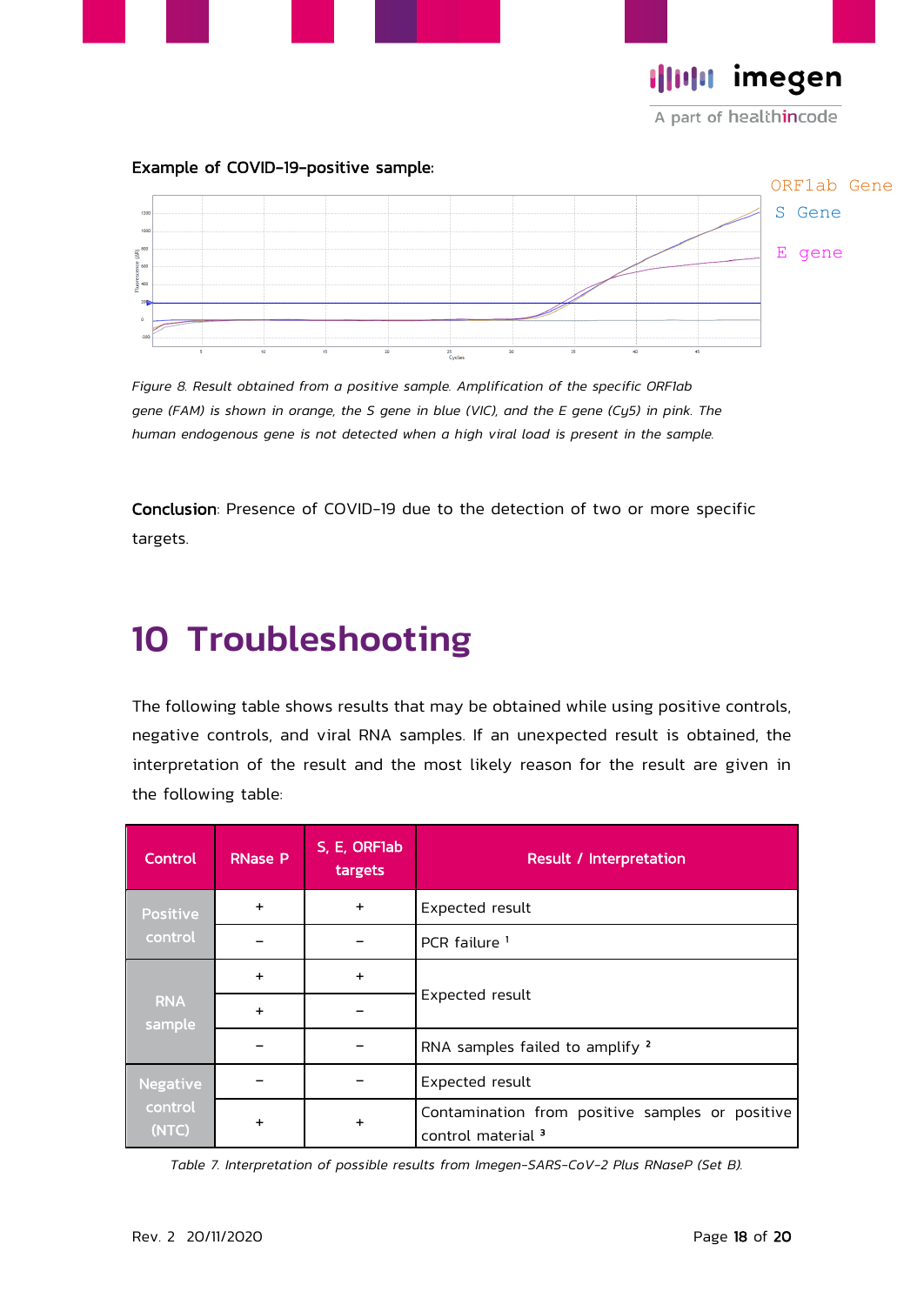

A part of healthincode

- <sup>1</sup> PCR failure: An amplification error may occur due to a technical issue during PCR configuration. Recommendation: Make sure the amplification program and fluorescence detection configuration are correct.
- <sup>2</sup> Viral RNA sample amplification failure: A failure to amplify the endogenous control (RNase P) in the RNA sample could suggest that the quantity or quality of the RNA sample is compromised. The RNA molecule is susceptible to degradation under suboptimal processing conditions (eg. lack of refrigeration, use of unsuitable transport medium, exposure to high temperatures).

Recommendation: Evaluate your preanalytical process and perform a second extraction and analysis before proceeding with the interpretation of the results.

<sup>3</sup> Contamination from positive samples or positive control material: PCR contamination could be caused by improper sample handling, the use of contaminated reagents, or environmental contamination, both from positive samples and positive control material.

Recommendation: Deep cleaning of the laboratory where PCRs are prepared, including equipment and material used. If necessary, use new aliquots from PCR reagents and finally prepare the PCR reactions containing the positive controls to avoid any cross-contamination.